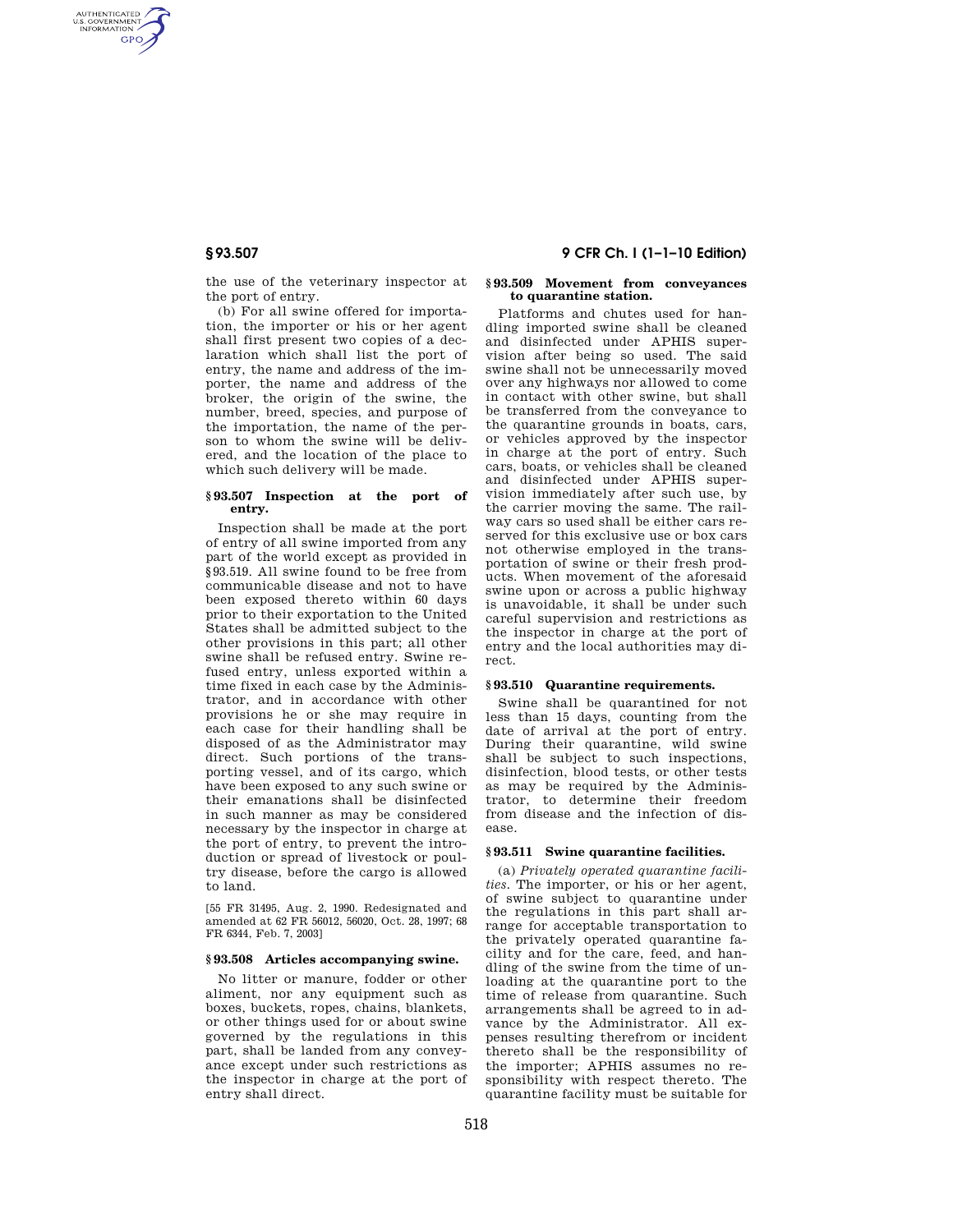# **Animal and Plant Health Inspection Service, USDA § 93.511**

the quarantine of such swine and must be approved by the Administrator prior to the issuance of any import permit. The facilities occupied by swine should be kept clean and sanitary to the satisfaction of the inspector assigned to supervise the quarantine. If for any cause the care, feed, or handling of swine, or the sanitation of the facilities, is neglected, in the opinion of the inspector assigned to supervise the quarantine, such services may be furnished by APHIS in the same manner as though arrangements had been made for such services as provided by paragraph (b) of this section, and/or the swine may be disposed of as the Administrator, may direct, including sale in accordance with the procedure described in paragraph (b) of this section. The importer or his or her agent, shall request in writing such inspection and other services as may be required, and shall waive all claim against the United States and APHIS or any employee of APHIS for damages which may arise from such services. The Administrator, may prescribe reasonable rates for the services provided under this paragraph. When it is found necessary to extend the usual minimum quarantine period, the importer, or his or her agent, shall be so advised in writing and shall pay for such additional quarantine and other services required. Payment for all services received by the importer, or his or her agent, in connection with each separate lot of swine shall be made by certified check or U.S. money order prior to release of the swine. If such payment is not made, the swine may be sold in accordance with the procedure described in paragraph (b) of this section, or otherwise disposed of as

directed by the Administrator. (b) *Quarantine facilities maintained by APHIS.* The importer, or his or her agent, of swine subject to quarantine under the regulations in this part shall arrange for acceptable transportation to the quarantine facility, and for the care, feed, and handling of the swine from the time they arrive at the quarantine facility, and for the care, feed, and handling of the swine from the time they arrive at the quarantine port to the time of release from quarantine. Such arrangements shall be agreed to in advance by the Administrator. The importer or his or her agent shall request in writing such inspection and other services as may be required, and shall waive all claim against the United States and APHIS or any employee of APHIS, for damages which may arise from such services. All expenses resulting therefrom or incident thereto shall be the responsibility of the importer; APHIS assumes no responsibility with respect thereto. The Administrator may prescribe reasonable rates for the services provided under this paragraph. When it is found necessary to extend the usual minimum quarantine period, the importer, or his or her agent, shall be so advised in writing and shall pay for such additional quarantine and other services required. Payment for services received by the importer, or his or her agent, in connection with each separate lot of swine shall be made by certified check or U.S. money order prior to release of the swine. If such payment is not made, the swine may be sold in accordance with the procedure described in this paragraph or otherwise disposed of as directed by the Administrator. When payment is not made and the swine are to be sold to recover payment for services received, the importer, or his or her agent, will be notified by the inspector that if said charges are not immediately paid or satisfactory arrangements made for payment, the swine will be sold at public sale to pay the expense of care, feed, and handling during that period. The sale will be held after the expiration of the quarantine period, at such time and place as may be designated by the General Services Administration or other designated selling agent. The proceeds of the sale, after deducting the charges for care, feed, and handling of the swine and other expenses, including the expense of the sale, shall be held in a Special Deposit Account in the United States Treasury for 6 months from the date of sale. If not claimed by the importer, or his or her agent, within 6 months from the date of sale, the amount so held shall be transferred from the Special Deposit Account to the General Fund Account in the United States Treasury.

(c) Amounts collected from the importer, or his or her agent, for service rendered shall be deposited so as to be